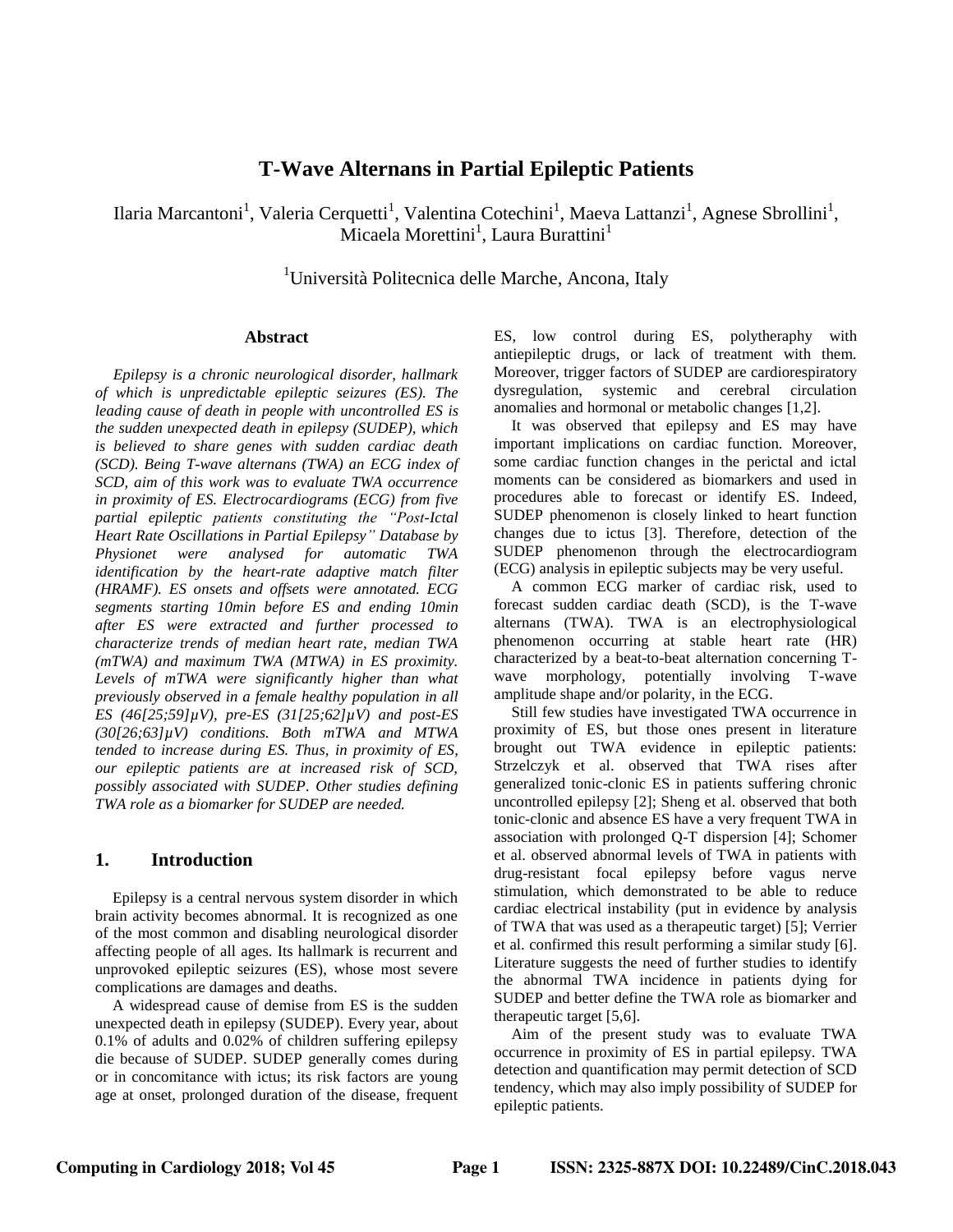## **2. Data and Methods**

## **2.1. Clinical Data**

Analyzed clinical data consist in the continuous singlelead ECG signals available from the "Post-Ictal Heart Rate Oscillations in Partial Epilepsy" Database [7] in Physionet [8]. Signals were taken from five female patients ranging in age from 31 to 48 years old. They had partial ES with or without secondary generalization from frontal or temporal foci, but no clinical evidence of cardiac disease. ECG recordings were concurrently recorded with electroencephalographic recording. Recordings were made under a protocol approved by Beth Israel Deaconess Medical Center's Committee on Clinical Investigations. For some subjects more than one recording was taken and for three records 2 ES occurred for a total of 10 partial ES recorded. In Table 1 record durations and onsets and offsets of ES are reported. The latter ones were visually identified to the nearest 0.1s by an experienced electroencephalographer. ECG recordings were performed at a sampling frequency of 200Hz [7].

#### **2.2. Methods**

Data were processed in MATLAB (release R2017b). They were pass-band filtered through a bidirectional  $6<sup>th</sup>$ order Butterworth filter with cut-off frequencies of 0.5Hz and 40Hz. After that, the R peaks were detected using the Pan-Tompkins' algorithm and the baseline was removed. Baseline was computed as a cubic spline interpolation of fiducial points, placed 80ms before R peaks.

ECG windows were extracted and preprocessed to evaluate their suitability for automatic TWA detection and quantification through the heart-rate adaptive match filter (HRAMF) method [9].

A tracing window of 40s was selected and processed every second. Then the central part of each tracing window containing 32 beats was kept to test the suitability for the actual TWA analysis by means of

| Rec'           | $ECG$ dur <sup>2</sup> | <b>ES</b> onset  | <b>ES</b> offset |
|----------------|------------------------|------------------|------------------|
| R1             | 1h 29' 59''            | 0h 14' 36"       | 0h 16' 12"       |
| R <sub>2</sub> | 3h 29' 59"             | $1h\ 02'$ 43"    | 1h 03' 43"       |
|                |                        | 2h 55' 51''      | 2h 56' 16''      |
| R <sub>3</sub> | 3h 45' 59"             | 1h 24' 34"       | 1h 26' 22"       |
|                |                        | $2h\,34'$ $27''$ | $2h\,36'$ 17"    |
| R4             | 1h 29' 59''            | 0h $20'$ 10"     | 0h 21' 55"       |
| R <sub>5</sub> | $1h\,30'00''$          | 0h 24' 07''      | 0h 25' 30"       |
| R <sub>6</sub> | 2h 59' 59"             | 0h 51' 25"       | 0h 52' 19"       |
|                |                        | 2h 04' 45"       | 2h 06' 10"       |
| R7             | 1h 59' 59''            | 1h 08' 02''      | $1h\ 09'31''$    |

Table 1. Timing of ECG recordings and ES.

1: record; 2: duration.

HRAMF. Detected R peaks in the resized windows were used to compute the HR, the mean RR interval, the HR variability (defined as RR-interval standard deviation) and TWA frequency (TWAF, defined as half of HR). If HR variability was at most 10% of the mean RR interval and the number of beats affected by ectopic QRS or artefacts were less than 10% of total beats in each resized window, this last was classified as suitable and further analysed, otherwise it was rejected.

HRAMF works by a band-pass filter with a very narrow passing band (0.12Hz-wide) with the central frequency equal to TWAF. It's designed as a bidirectional 6 th -order Butterworth band-pass filter. HRAMF gives in output a pseudosinusoidal signal with its maxima and minima in correspondence of ST segments or T waves if actually referring to TWA. In case, TWA amplitude is twice the pseudosinusoid amplitude, otherwise it's zero. The block diagram of the method is reported in Figure 1.

#### **2.3. Statistics**

ECG tracing segments that started 10min before and ended 10min after ES were extracted thank to annotations of ES onsets and offsets (Table 1). Their processing was of interest in order to characterize trends of HR and TWA in proximity of ES. Specifically, HR and TWA occurring 10-to-9 min before ES onset, 9-to-10 min after ES offset and during ES were quantified so to perform a comparison of results among different periods of time around ES happening.

Indeed, in these ECG tracing segments, the number of ECG windows (NW) that were considered suitable for TWA study were also considered. If one of the three ECG tracing segments referring to the same ES (before, after or during it) had no accepted ECG windows, the ES wasn't considered for the evaluation of the trend of variables at all. Otherwise, the median value of HR (mHR) and the median and maximum values of TWA amplitude (mTWA and MTWA, respectively) over suitable ECG windows were computed.

Given the limited number of considered ES, trends of analysed variables were evaluated in terms of  $50<sup>th</sup>[25<sup>th</sup>:75<sup>th</sup>]$  percentile. Comparison among results and with literature were eventually performed using the Wilcoxon rank sum test for non-normal distribution.

Statistical significance was set at 0.05 in all cases.



Figure 1. Block diagram of HRAMF.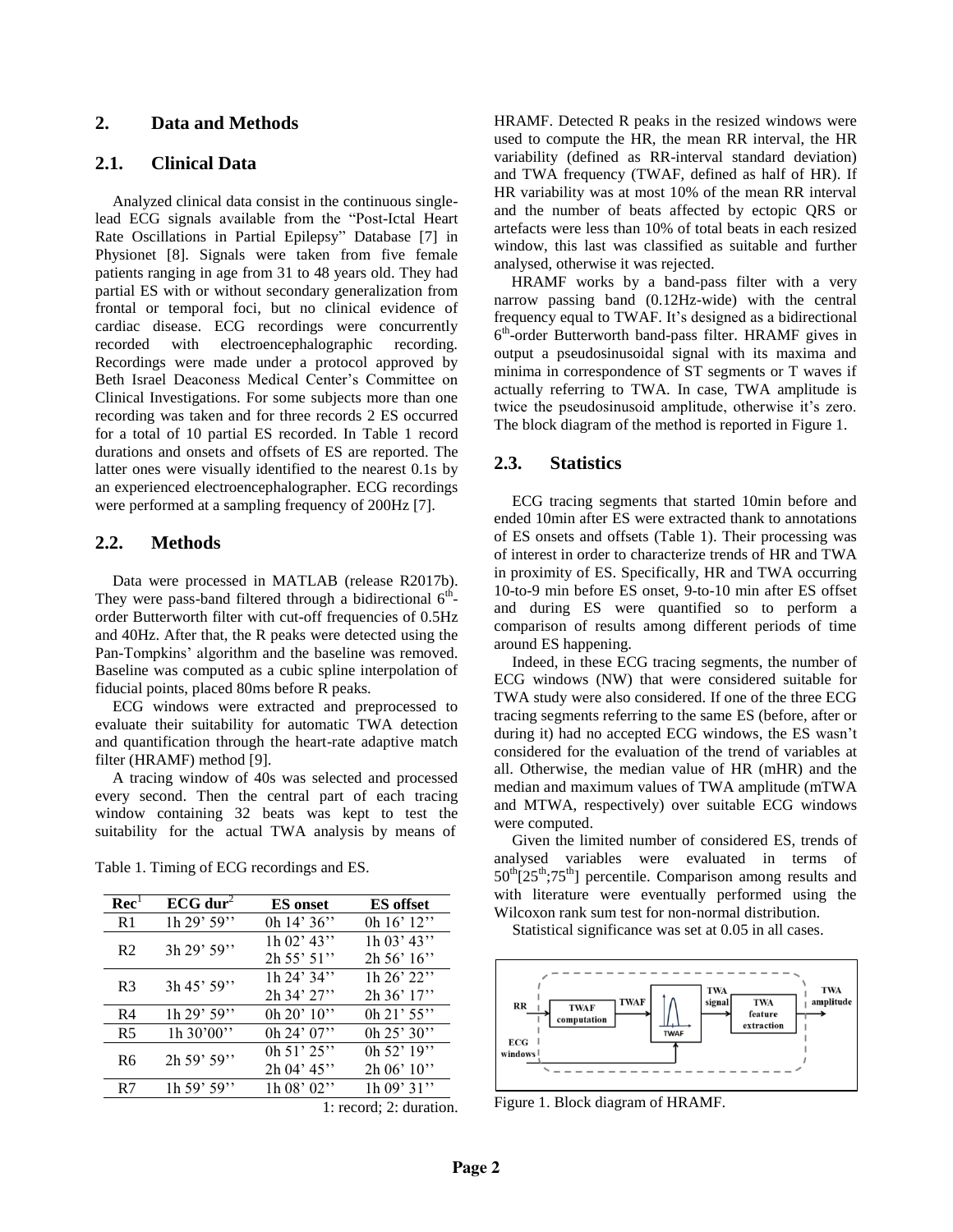### **3. Results**

Since ES characterized by even one ECG tracing segment (before, after or during them) with no suitable windows were considered not usable, the last ES was not included in the analysis because no windows were considered suitable for the TWA identification and quantification during the epileptic attack. Thus, the last record, which included only this ES, couldn't be used for the aim of this work because of the chosen criterion (described in 2.3.Statistics). Overall, TWA was analyzed in proximity of 9 ES. Results for usable ES are reported in Table 2. In it mHR (bpm), together with TWA amplitude features (mTWA, MTWA;  $\mu$ V) and NW expressed in percentage are presented.

ES duration was variable, ranging from 25s to 110s; mHR changed significantly during ES (P<0.05); specifically, it generally increased during their happening.

Despite the reduced number of ES, mTWA values were evaluated in comparison with values of TWA in healthy subjects present in literature. Particularly, results reported in the study of Burattini et al. [10] were taken in consideration. The comparison showed that TWA levels remained significantly (P<0.02) higher than what previously observed in a female healthy population, in both ES and non-ES conditions. Values of both mTWA and MTWA showed a change during ES even if not reaching statistical significance. However, they clearly showed to change during ES and to come back to the previous state after their end. This was evident considering mTWA absolute differences between values before and during ES  $(17[4;23]\mu V)$  and between values during and after ES  $(16[4;21]\mu V)$ . Differences were statistically different from  $0\mu V$  (P<10<sup>-4</sup>) but not statistically different between them. Analogously, MTWA absolute differences were computed between values before and during ES  $(47[26:65]uV)$  and between values during and after ES  $(56[17;72]\mu V)$ . Differences were statistically different from  $0 \mu V (P<10^{-4})$  but not statistically different between them.

### **4. Discussion**

The ES-elimination criterion led to the exclusion of 1 ES and thus of an entire recording (as explained in 3.Results). Therefore, the already limited-in-number population was further reduced. This could be predictable given the difficulty to have suitable ECG windows around, but especially during ES. The most critical period to analyze TWA in epileptic patients is during ES, very particular moments in which cardiac conduction disorders are common [3,11]. It's for this reason that the majority of rejected windows were present during ES. Changes of mHR during ES confirmed results of several studies present in literature. Indeed, mHR changing reflects the state of the autonomic nervous system and epileptic patients appear to have an altered autonomic cardiac control [3,12-17].

Few studies in literature have considered repolarization anomalies, like QT dispersion or TWA incidence, in epileptic patients [4]. Some of them also provided a quantification of TWA and results obtained in this study are comparable with them, if measurement conditions are similar [2,5,6].

|                | <b>BEFORE ES</b> |                   |                          |                                            | <b>DURING ES</b> |                   |                          |                   | <b>AFTER ES</b> |               |                        |                         |
|----------------|------------------|-------------------|--------------------------|--------------------------------------------|------------------|-------------------|--------------------------|-------------------|-----------------|---------------|------------------------|-------------------------|
| ES             | mHR<br>(bpm)     | mTWA<br>$(\mu V)$ | <b>MTWA</b><br>$(\mu V)$ | <b>NW</b><br>(% )                          | mHR<br>(bpm)     | mTWA<br>$(\mu V)$ | <b>MTWA</b><br>$(\mu V)$ | <b>NW</b><br>(% ) | mHR<br>(bpm)    | $(\mu V)$     | mTWA MTWA<br>$(\mu V)$ | <b>NW</b><br>$(\%)$     |
| 1              | 72               | 11                | 16                       | 100                                        | 114              | 10                | 45                       | 64                | 103             | 14            | 33                     | 100                     |
| $\overline{2}$ | 67               | 63                | 83                       | 10                                         | 86               | 46                | 105                      | 100               | 59              | 30            | 66                     | 100                     |
| 3              | 61               | 26                | 46                       | 100                                        | 84               | 47                | 70                       | 100               | 61              | 45            | 89                     | 94                      |
| $\overline{4}$ | 65               | 31                | 48                       | 100                                        | 96               | 54                | 145                      | 72                | 70              | 29            | 42                     | 100                     |
| 5              | 70               | 40                | 54                       | 100                                        | 119              | 34                | 102                      | 66                | 69              | 27            | 41                     | 100                     |
| 6              | 60               | 25                | 40                       | 100                                        | 98               | 27                | 194                      | 9                 | 71              | 23            | 35                     | 100                     |
| 7              | 91               | 25                | 84                       | 100                                        | 125              | 20                | 30                       | 26                | 85              | 62            | 90                     | 100                     |
| 8              | 72               | 62                | 84                       | 100                                        | 68               | 85                | 110                      | 79                | 69              | 66            | 113                    | 100                     |
| 9              | 70               | 98                | 158                      | 100                                        | 69               | 74                | 111                      | 100               | 70              | 90            | 167                    | 100                     |
| tot            | 70<br>[64;72]    | 31<br>[25;62]     | 54<br>[45; 84]           | <b>100</b><br>$[100;100]$ [81;115] [25;59] | 96               | 46                | 105<br>[64;120]          | 72<br>[55;100]    | 70<br>[67;75]   | 30<br>[26:63] | 66<br>[40:96]          | <b>100</b><br>[100;100] |

Table 2. Trend of features extracted from ECG tracing segments in proximity and during ES.